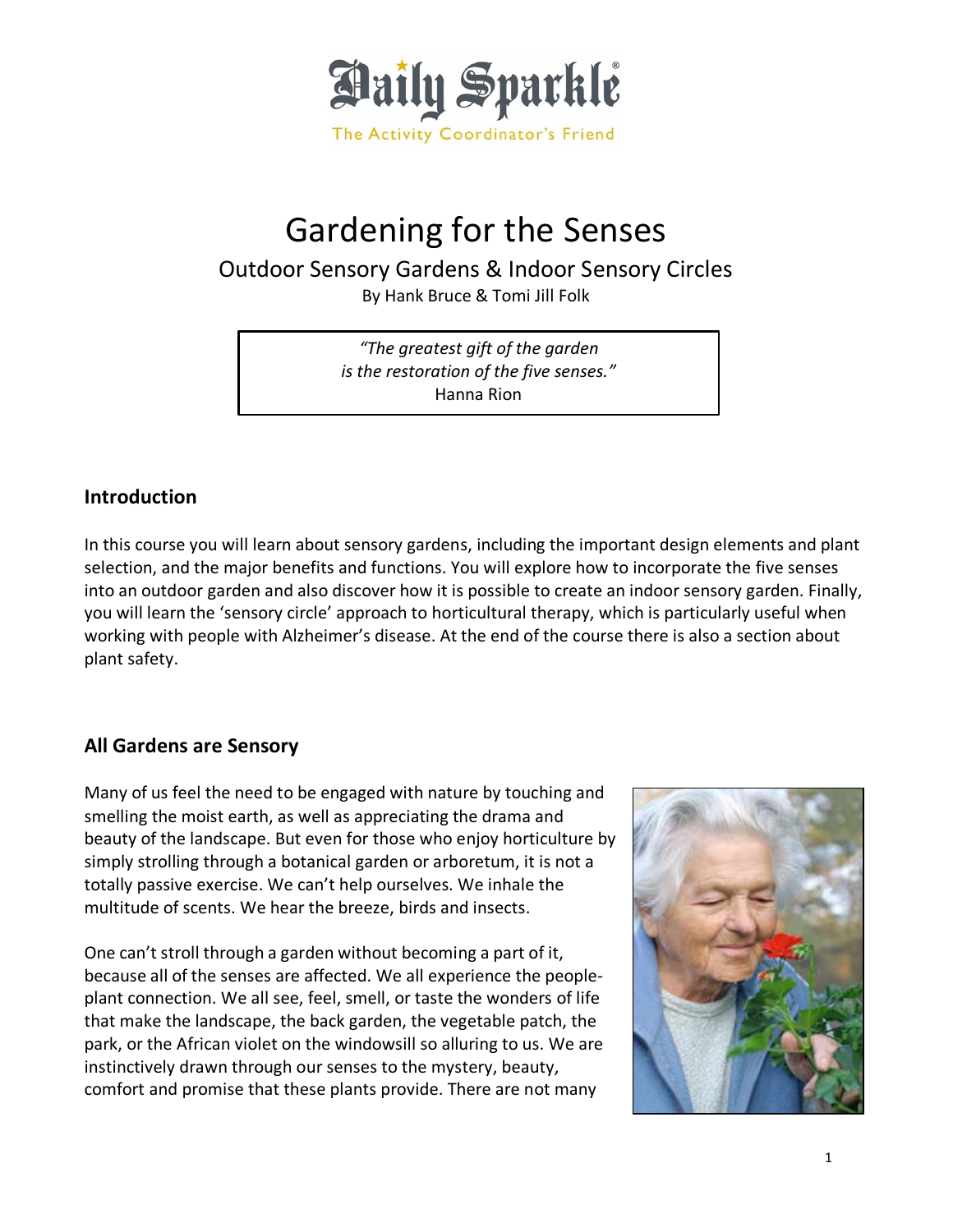people who can walk through a park or botanical garden and not stop to smell the flowers, listen to the breeze as it gives the leaves voice and motion, or watch the butterflies. Instinctively we reach out (even when the signs sternly tell us 'DO NOT TOUCH'!) and touch the leaves or bark of a tree or stroke a flower's petal.

By employing all our senses, we stimulate the body, mind and spirit. We see images in our mind from the past and feel comforted, uplifted and inspired. We dare to contemplate and anticipate tomorrow. In the garden, we see the reality of life from birth to death. And then there is the rebirth and regeneration of a new season. The mind is actively engaged, even when the hands are not. The mind is never passive in the garden.

*Claudia was one of a small group on an outing from a day care centre for elderly people with dementia. One day they went to the local park. Her wheelchair was parked in the semi shade of an oak tree briefly while the volunteer who was pushing her went to help one of the other members of the group. When the volunteer returned, Claudia was slowly waving her hands and reaching as far as she could. She turned to the volunteer and said, "Look, I've got leaves on my hands." She was playing with the shadows of the oak leaves. She then discovered that, "Where there are no leaves, it's warmer." She watched the pattern of shadows slowly moving about on the ground. "Isn't it beautiful? It's like they're dancing."*

In the garden, we can find security, adventure, mystery, intrigue, sustenance and beauty. Strolling through the garden soothes stressed emotions while stimulating all of our senses. The garden is an ever-changing kaleidoscope of colour. There's a constant teasing of scents and aromas. There's always something that calls to us to be touched or tasted, and the music of the garden is the impromptu harmony of nature. Even when the garden is only a pot on the windowsill, there is sensory magic to be experienced there.

# **What is a Sensory Garden?**

We've established that all gardens stimulate the senses and that it's impossible to stroll through a garden and not have a sensory experience. However, some gardens stimulate the senses to a greater degree than others. In 'sensory gardens', plants and other design elements are specially selected with the intention to provide experiences for seeing, smelling, hearing, touching, and tasting. A sensory garden is specifically created to provide individual and combined sensory opportunities for the user that they may not normally experience.



The idea of purpose-built sensory gardens is not new, but it is certainly gaining momentum. Gardens have always been special places, intended as a treat and a retreat. In ancient Egypt at the time of the pharaohs, depressed and mentally ill members of the court were taken on leisurely strolls through the royal gardens. In medieval Spain, poor hospital patients worked in the gardens to pay their bills. These patients had better recovery rates than the wealthy people who didn't spend time in the gardens. The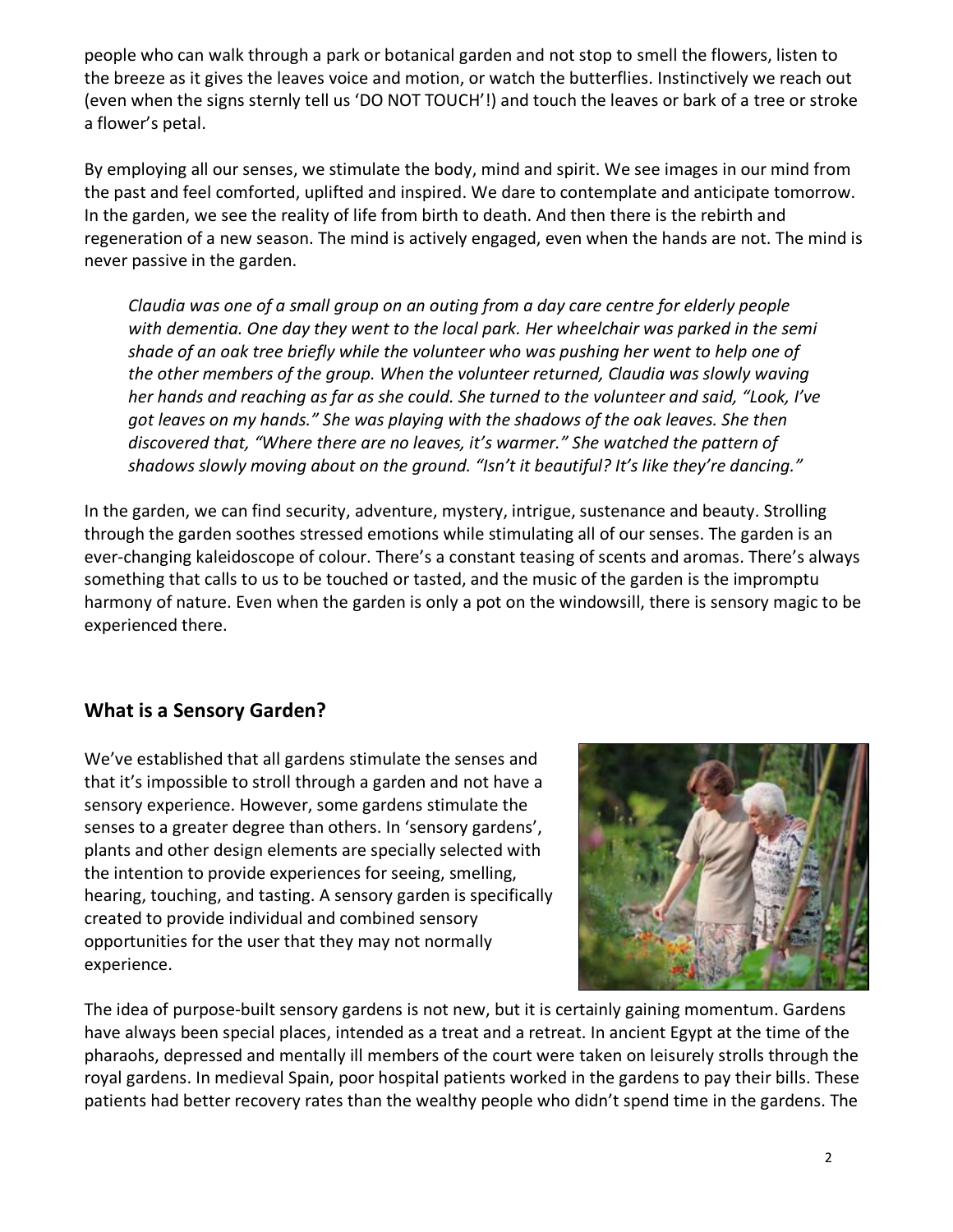traditional English gardens of a century or two ago were designed to dispel melancholy. Also, physically and mentally wounded soldiers in WWI were helped with 'garden therapy'.

Sighted people tend to appreciate gardens first for their visual beauty, but throughout time, garden designers have taken all the senses into account. It seems likely that the term 'sensory garden' originated with people designing gardens specifically for the blind or visually impaired. (If the person could not see the things in the garden, they could at least smell, hear and feel them.)

# **What's the Function of a Sensory Garden?**

Sensory gardens can serve many functions. Some have been designed for use as venues for teaching, socialising, healing, and horticultural therapy. The ill or weakened can be enlivened and renewed physically, mentally or spiritually by sensory gardens. Individuals with impairment of one or more of their five senses may find special enjoyment because they may have enhanced perception in their other senses.

At any rate, the scope of sensory garden design varies from place to place. Some gardens consider themselves sensory gardens because they have adapted the pathways and changed the



heights of the beds to be more accessible to wheelchair users. Others call themselves sensory gardens because the choice of plant material offers stimulation to all the senses, not just sight and smell.

No matter what the designer's interpretation of a 'sensory garden' actually is, the expectation is that the garden will be accessible and designed for maximum enjoyment. A related but not identical movement is the therapeutic and healing garden, where the garden is deliberately intended to aid in growth and recovery.

## **Quick Summary**

- All gardens are sensory, but a 'sensory garden' is specifically designed with sensory stimulation in mind.
- Sensory gardens were probably first designed for the visually impaired.
- People have known for a long time that gardens can be healing.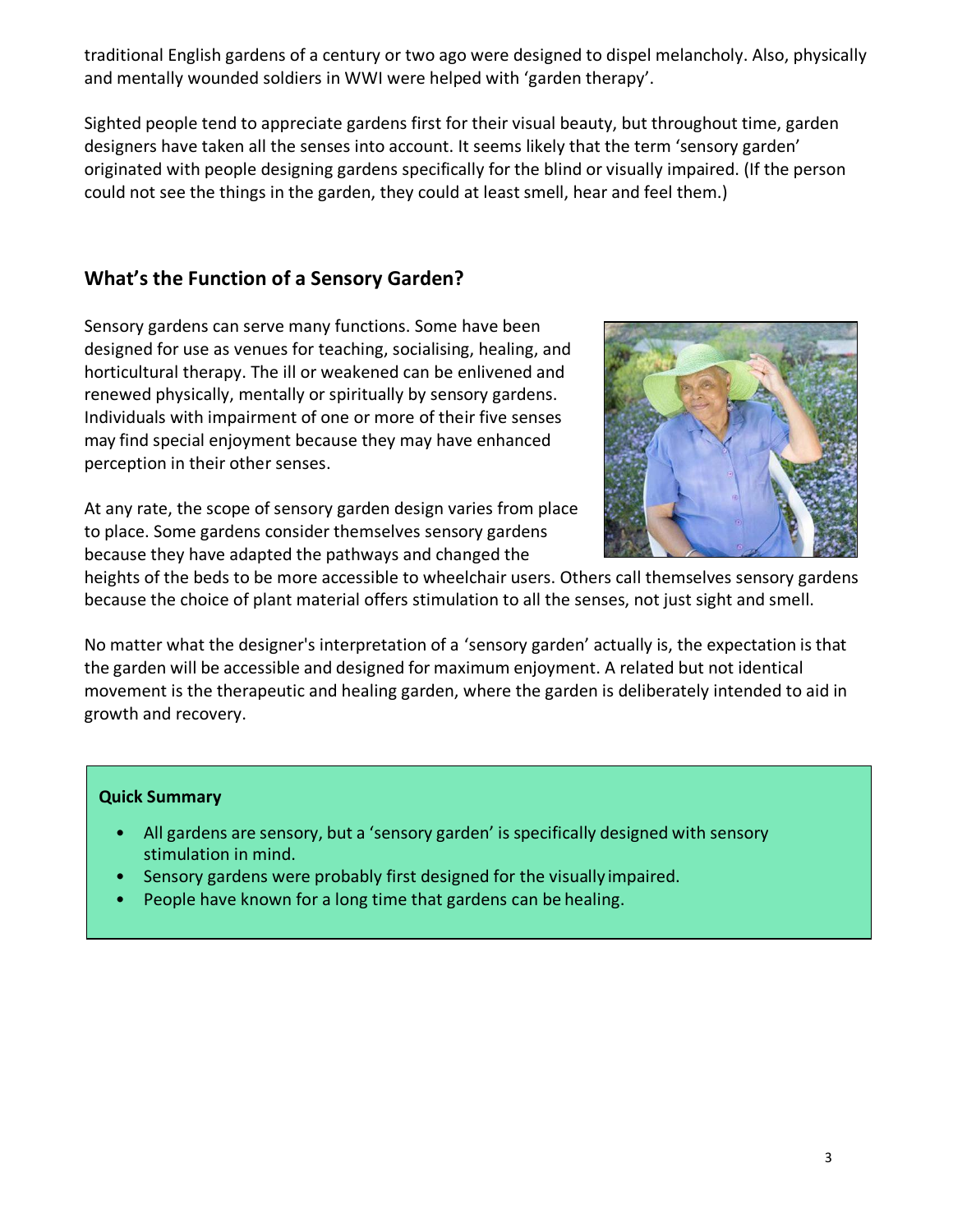# **Designing the Sensory Garden**

A sensory garden is much more than raised beds and lavender. Opportunities exist to enrich the visitor's experience through design for the full range of the senses. The design and layout provide a stimulating journey through the senses, heightening awareness and bringing positive experiences.

Well-designed sensory gardens can be simultaneously stimulating and relaxing. They can be created in spaces that are small or large, private or public.

Gardens with a variety of sensory elements are particularly effective in association with healthcare facilities such as nursing homes and hospitals, as well as schools, parks, botanical gardens, and other institutions. The audiences and objectives for every sensory garden may vary; however, a number of design considerations are common to all.

## **Hardscape Elements**

Hardscape elements are the components of the landscape not composed of living plants – paths, benches, arbours, walls, statues, etc. Paving materials for garden paths can vary throughout the garden – brick, stone, woodchip, mulch, etc. However, accessibility is crucial! Sensory gardens usually have an enhanced infrastructure to permit wheelchair access and meet other accessibility concerns. Pathway width should be a minimum of 48 inches (1.2m), with an ideal of 60 inches (1.5m) for wheelchair access.

Putting the garden within reach is important. Raised planting beds can provide easy access to plants for all garden users, and are especially helpful to the visually impaired and wheelchair users. Outdoor gardens don't have to be muddy patches of ground way down below, out of reach. In addition to raised beds, the use of containers, arbours, trellises, vertical gardens, and even gardens on wheels can make the garden accessible to residents using wheelchairs, walking frames, and canes.



Seating in the sensory garden should be placed strategically for functionality and to maximise enjoyment of the space. Seating can be an opportunity for sensory experience. Consider the options, from grouping a circle of large, rough-textured tree stumps, to placing a smooth metal bench that becomes warm or cool depending on the position of the sun. Seating with pergolas and gazebos can incorporate fragrant plants.

Signage is a key element of a sensory garden. Visitors will be more inclined to interact with plants if they are prompted by clear labelling. One approach is to use colour-coded signs.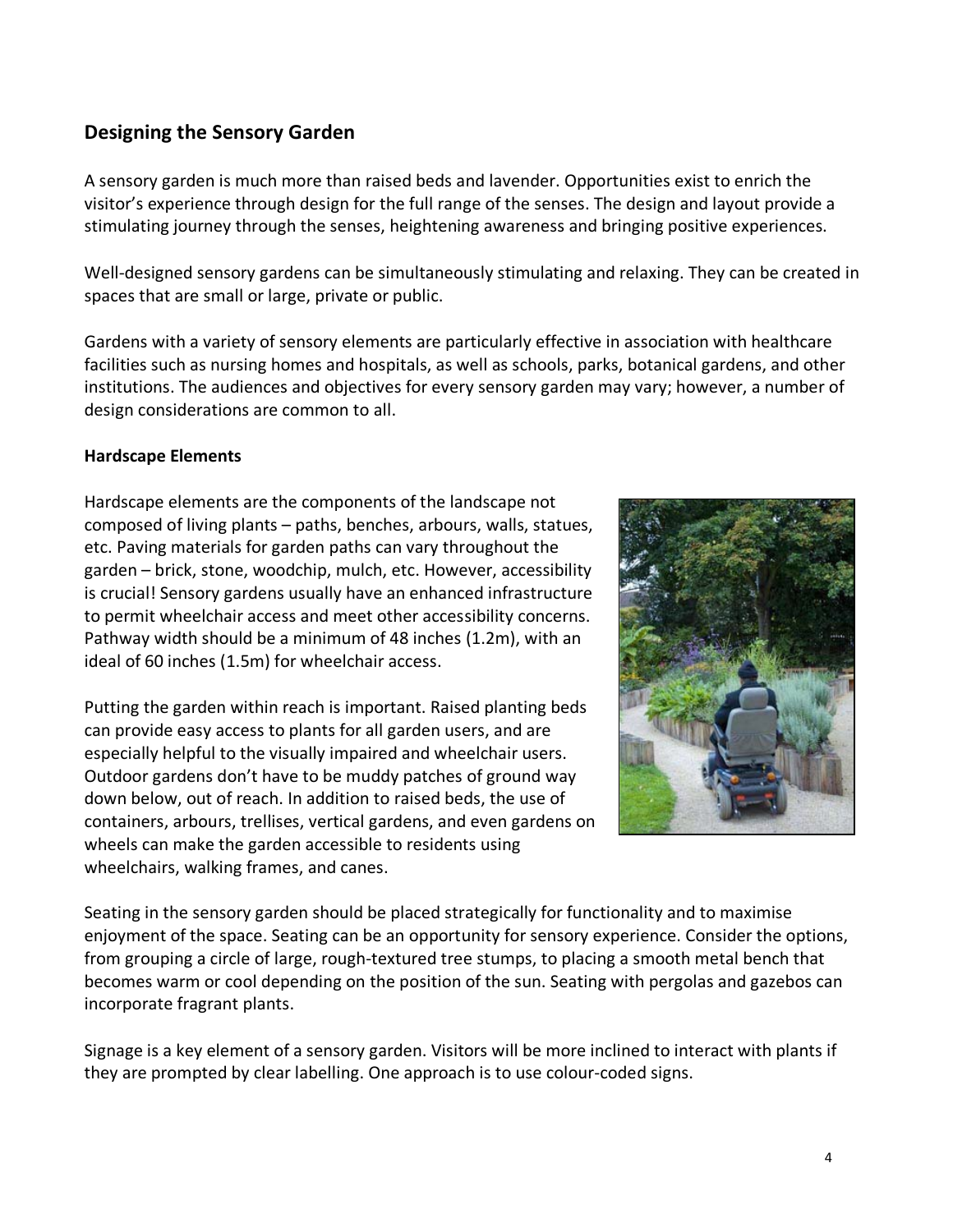## **Plant Selection**

As in designing any garden, plants should be selected that will thrive in the environment particular to each garden. An objective in sensory garden design is to encourage users to interact with the plants, often directly, maybe by breaking off leaves to smell or taste. Therefore, plants that would require pesticide applications in order to do well should not be selected for sensory gardens. Poisonous or allergenic plants should also be avoided. *(See the Plant Safety section at the end of this course.)*

Some plant species can serve multiple roles in a sensory garden. For example, mint plants provide both scent and taste opportunities.

Plants arranged in themed designs can engage garden users and elicit memorable experiences. Popular themes include plants from different regions of the world or cultures, medicinal plants, moonlight gardens, butterfly gardens and Biblical gardens.

A moonlight garden is a garden that is designed to be enjoyed at night, under the light of the full moon. The design of the garden incorporates plants with highly reflective foliage and flowers that will appear to glow under the light of the moon, as well as aromatic plants which will fill the air with their scents after dark. Most commonly, a moonlight garden appears as part of a larger garden, as moonlight gardens do not always look very exciting by the light of day.

# **All of the Senses in the Garden**

Some sensory gardens are devoted specifically to one sense, such as a 'fragrance garden' or 'sound garden'. Others focus on several senses, with separate sections devoted to each sense. A third approach is a blend that enlivens all of the senses throughout the garden: sight, sound, smell, taste, and touch.

## **Sight**

Colour, visual texture, form, movement, and light and shadow stimulate the sense of sight. Contrasts of these elements add to the sensory experience.

Colour provides a visual stimulus while adding order and balance, unity, focal points, and definition to a garden. Warm colours such as red, orange, and yellow, enliven the emotions and promote activity. Cool colours, such as blue, purple, and white, tend to be soothing and promote tranquillity. Flowers are a traditional and effective way to add colour. Colourful fruits, foliage and bark can also significantly enhance a garden's visual appeal.

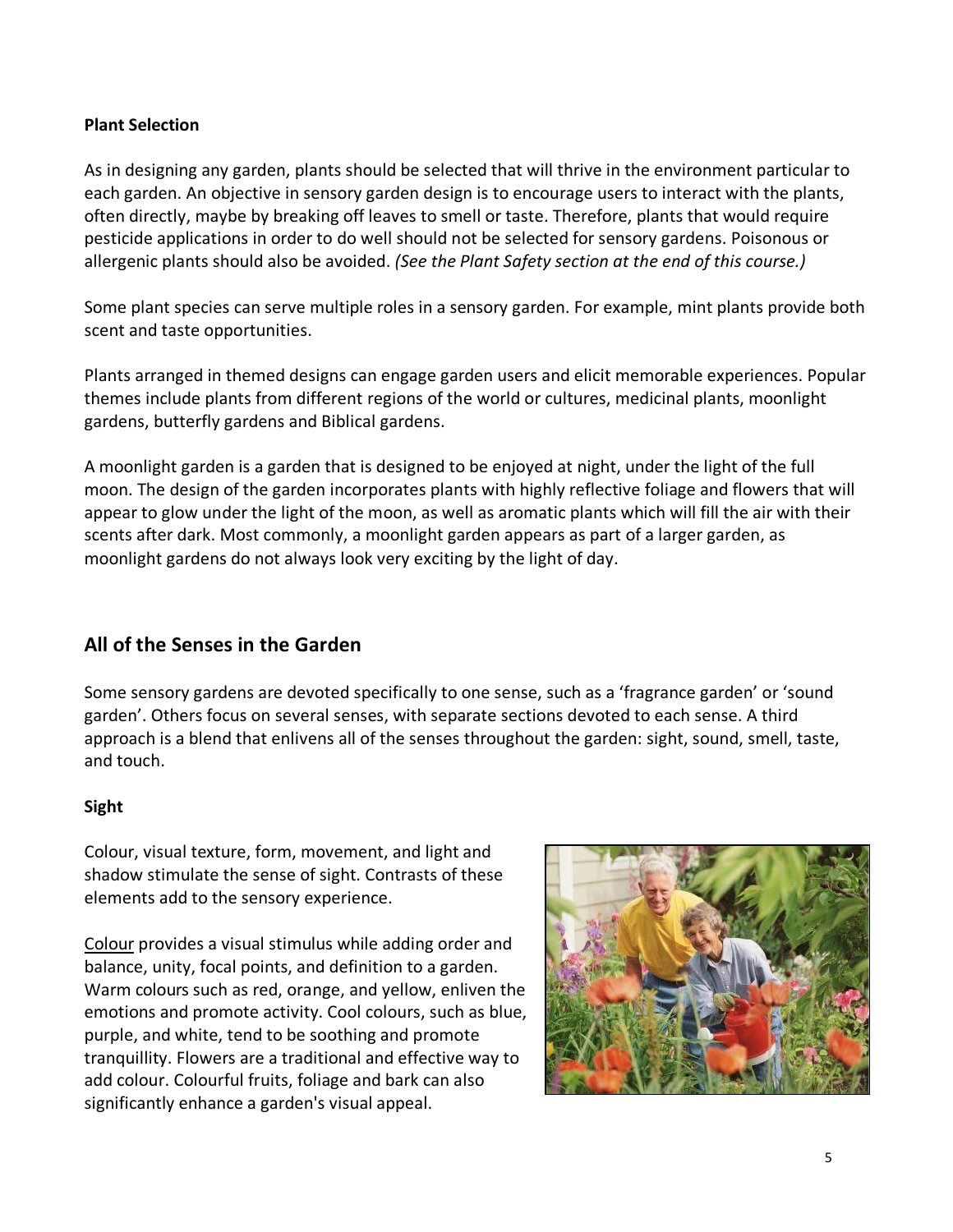Plants with interesting visual textures add to the sensory garden experience. Excellent additions for sensory gardens include smooth, rough, ruffled, fuzzy, or lacey-textured plants. The overall texture of a plant is another consideration. For example, a fine-textured plant has small leaves and a somewhat sparse appearance, while a coarse-textured plant has large leaves and a fuller appearance.

Plants come in many forms, including upright, open, weeping, cascading, or columnar. Individual parts of plants, such as leaves or fruit, have their own forms, such as round, toothed, or spherical.

Movement can be added to the garden in a number of ways. Some examples include plants that sway in the wind, moving water features, pools with floating leaves or flowers, fish in ponds, windsocks, weather vanes, butterflies and birds. A sensation of movement can be achieved by designing planting beds so that the eye is drawn through a sequence of focal points and vistas.

Light and shadow are often overlooked, but they are important visual elements in a garden. Possibilities for contrast can be subtle, such as dappled sunlight through the shade of a leafy tree, or dramatic, such as a dark tunnel of willow or vines that leads to an open area of full sun.

Accessories for enhancing visual pleasure include coloured floodlights, torches, mirrors, and gazing globes. Mobiles and sculptures can also add visual stimuli.

## **Smell**

The sense of smell is deeply emotional and associative. Scent in the garden can create a lasting sensory experience. This can be especially meaningful for the visually impaired. A fragrance can evoke long-buried memories. Crushing and smelling a plant part is also a classic method of plant recognition and identification.

It is easy to incorporate the fragrances of delicate nasturtium blossoms, the heady perfume of gardenia, or the resinous scent of pine needles into a garden. Many edible species also have strong fragrance, such as tomatoes, citrus, and of course, herbs and spices. If the garden will be used in the evening, include plants that release their fragrance at night, such as night-blooming jasmine.

Some plants release their fragrance into the air with the heat of the sun, while others release their scent only when crushed. When fragrant creeping herbs, such as thyme, are planted among



pathways, walking or wheeling on them will release their aroma. Paths with thyme or mint growing between the stones or along the edges are scented as the leaves are bruised along the way.

The timing of garden maintenance activities should be considered for their effect on scents in the air. For example, the smell of lawnmower exhaust is unappealing to most, but the fragrance of freshly cut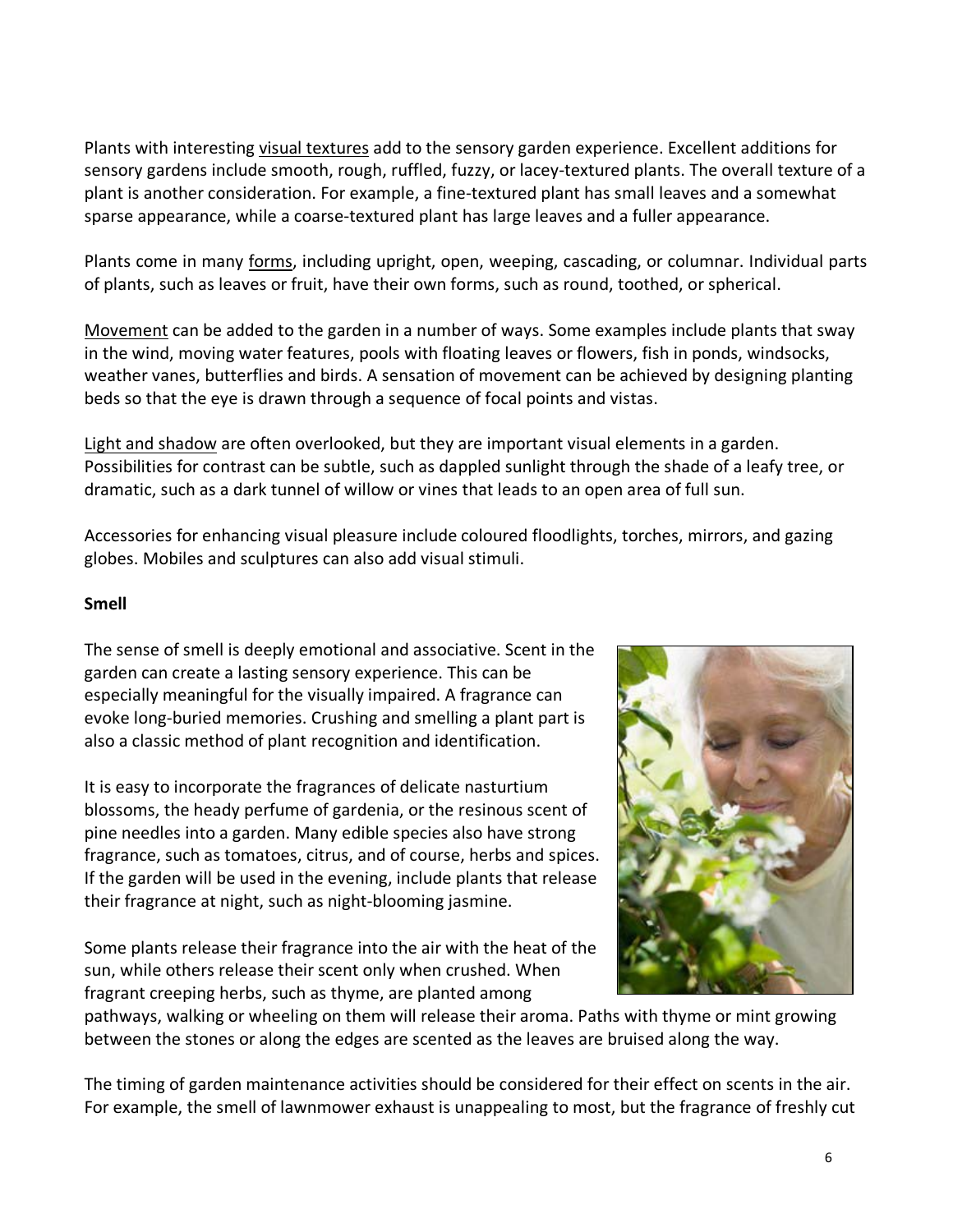grass can send many into rapture. Mowing the grass shortly before garden users arrive will enhance the sensory experience.

## **Sound**

Opening the ears in a garden expands the senses and broadens the garden experience. Opportunities can be provided in a sensory garden for sitting under a tree to hear the sound of wind rushing through the leaves. Many plants offer sounds with a small amount of wind or jostling – bamboo stems knock together, grasses rustle, palm fronds swish. Seed pods of some plants make natural maracas, or sound shakers. Leaves can be left on the ground to crunch underfoot.

You can bring cheerful, natural tones to your garden in other ways. To enjoy the sound of birdsong, hang a bird feeder. Birds will fill the garden with singing and chattering if birdbaths, birdattracting plants, and birdhouses are provided and maintained.



Sounds of other animals enliven the senses too. Oak trees can host squirrels that chatter and scramble.

Garden accessories can add sounds to your garden. Place wind chimes where they will catch a breeze and play a peaceful melody. Fountains, waterfalls, and water harps can provide the soothing sound of water. You can add music by using outdoor speakers. You can even purchase outdoor speakers that look like rocks.

## **Touch**

In a sensory garden, people should be encouraged to touch plants. Plants should be chosen that are durable enough to withstand frequent brushing or handling. Tactile delights can be found in soft flowers, fuzzy leaves, springy moss, rough bark, succulent leaves, and prickly seed pods. Even sticky fruit and gooey plant saps can stimulate the sense of touch.

Incorporate plants that feel good on the skin, such as soft, plush lamb's ears. Plant aloe in a container garden and you can break off a leaf to release its cool, soothing gel.



Some species offer a variety of textures within a single plant. A classic example is the rose, with its delicate petals and thorny stems.

Plants in large pots placed along the garden paths can be brushed and touched without stooping. An excellent addition to a touch garden is a lawn where people can take their shoes off and wiggle their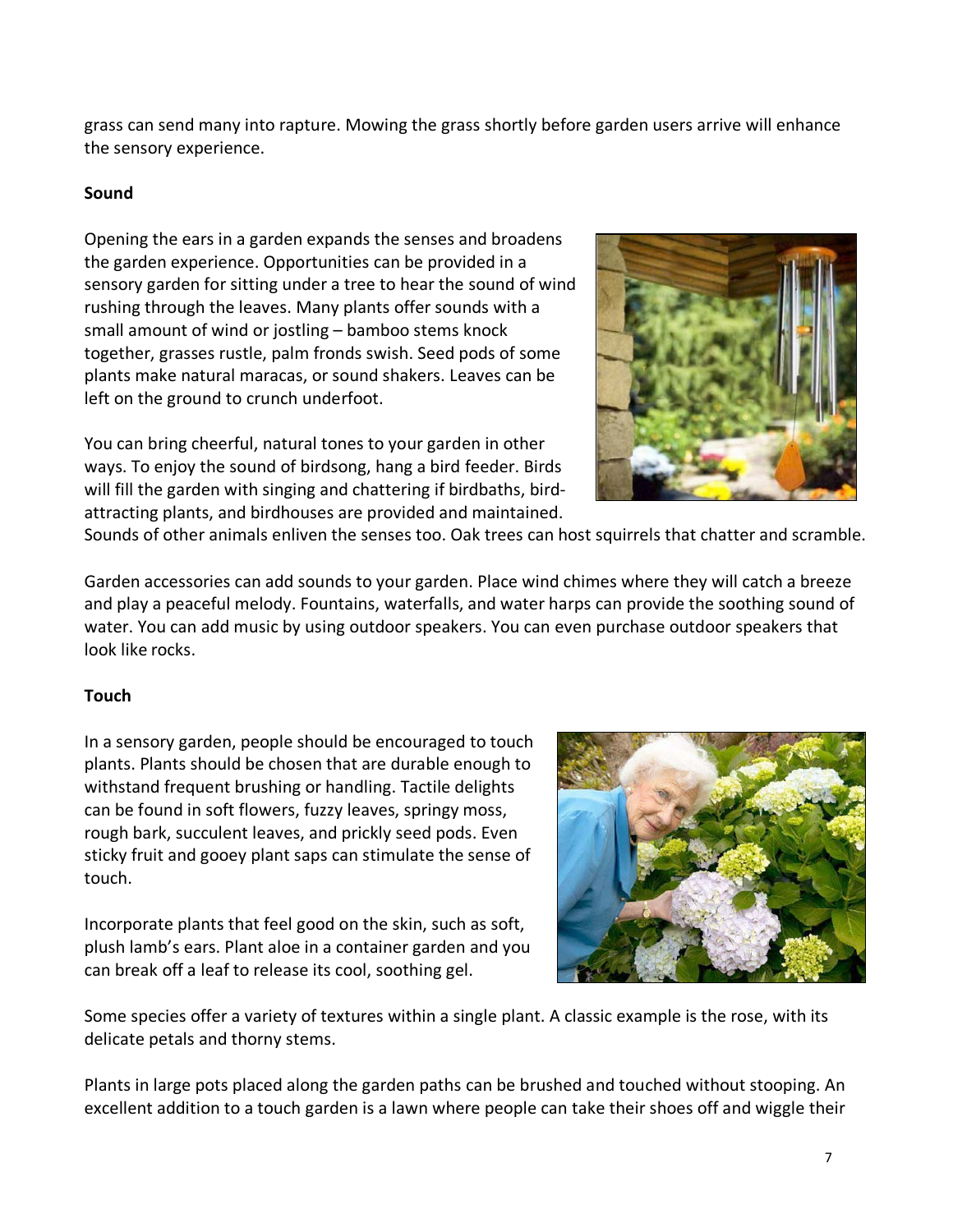toes in the grass. Water features within reach, with water lilies and other aquatic plants to touch, also provide tactile experiences, and a 'touch pool' where hands can be dipped in cool refreshing water can be fun.

Garden accessories that stimulate the sense of touch include outdoor misting machines and sculpture. If your space is large enough for seating, make sure you use comfortable, wellcushioned pieces that invite you and your guests to linger. For a touch of zen, fill a saucer with sand and place it near your favourite chair. Running a cultivator or your fingers through the sand can help you relax and focus your thoughts.



## **Taste**

In a sensory garden, the taste buds can tingle from edible fruits, vegetables, herbs, and spices. Vegetables and fruit trees are a valuable addition to the garden. Those with brightly coloured foliage or fruit are the best ones to use. The scent of tomato plants is very stimulating and makes a great memory trigger and conversation starter.

Fresh herbs, vegetables, and fruits not only satisfy the palate, but they also bring beauty to your garden. For kitchen gardens, plant herbs in small individual pots that can be displayed in window boxes. Also, many small fruit trees and vegetable plants can be grown in containers.

To ensure that everyone gets a taste, include plants that can produce a large number of edible parts over time, such as mint leaves, strawberries, or edible flowers, rather than species with more limited production, such as squash. Including plants that can be tasted in the sensory garden provides teaching opportunities about good nutrition. It is also an excellent way to evoke memories about farming and gardening.



Providing space for food preparation, cooking and eating brings taste directly to the garden. This can be accomplished simply with an outdoor barbeque grill and a picnic table in the shade. A small pavilion for preparing herbal tea from the garden is a wonderful addition that adds an Eastern cultural element.

*Caution: All precautions must be taken with a sensory garden and not all suggestions above are appropriate for everyone. Be aware of all safety hazards and plant allergies. (See the Plant Safety section at the end of this course.) Also, make sure gardeners and maintenance staff do not use toxic chemicals or pesticides on or near your sensory garden.*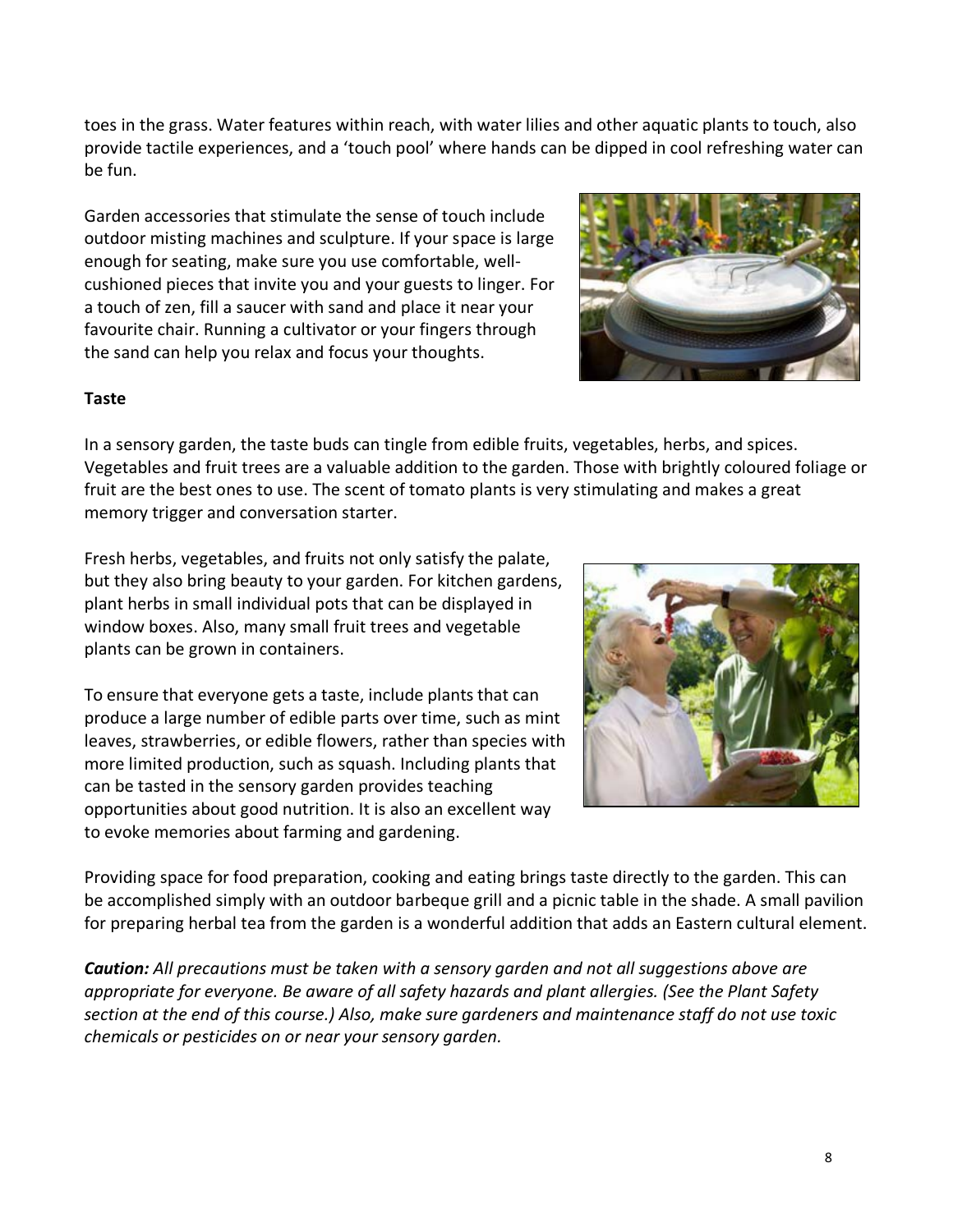#### **Quick Summary**

- The hardscape elements of a sensory garden are all of the elements that are not living plants and include things like paths, gazebos, seating, and signage.
- You should be aware of plant allergies and sensitivities when selecting plants for a sensory garden.
- The sense of sight is stimulated in the garden through colour, plant textures, forms and shapes, movement of things in the garden, and light and shadow.
- Scents in the garden can bring back memories. Garden scents are especially meaningful for the visually impaired.
- Sounds in a sensory garden can include the natural sounds of moving plants, birds singing, and wind chimes. Recorded sounds can be added.
- Plants in a sensory garden should be able to withstand lots of touching. Besides different plant textures, other things for tactile stimulation include touching pools and sand displays.
- Plant herbs, fruits, and vegetables things people can nibble on. Also, provide areas where you can prepare and cook food right there in the garden. (When the weather allows!)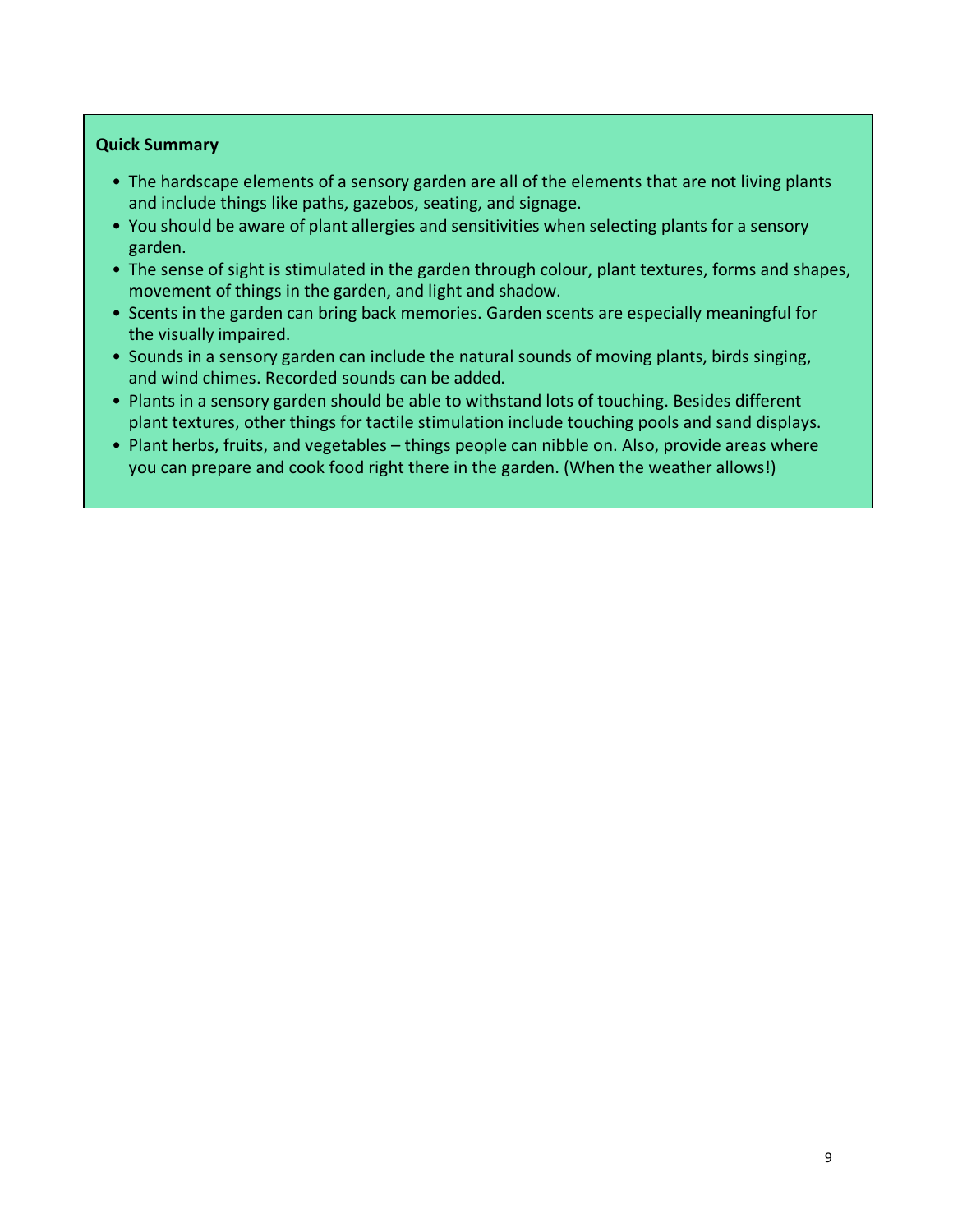# **More Tips for Creating Outdoor Sensory Gardens**

- The visual elements of the garden ordinarily would not be designed with the visually impaired in mind. Partially sighted people, however, may be able to perceive large blocks of riotous colour. This factor may be considered in the design of some hardscape components and planting beds.
- By their very nature, sensory gardens are designed to be handled. Therefore, plants may experience damage and need to be replaced occasionally. This is okay. The sensory garden exists for the benefit of the *people* using it, not the plants growing there.
- Where possible, visitors to the garden should have the opportunity to work with the plants and do some gardening. This enhances the sensory experiences.
- Plants with different scents shouldn't be grouped together. They are best appreciated when they are far enough apart that the fragrances don't mingle. They can be spaced out among the shrubbery and textured plants.
- It is best to use more than one of each species where space permits. Also, make sure to group plants with similar light and water needs.
- Raised beds and decorative containers are effective and convenient landscape features. Varied heights and hanging baskets are also effective.
- The use of textural variety in landscape accessories is also helpful, and can provide different sensory experiences, eg different stones, shells, textured brick, fencing, etc.
- Convenient seating, benches and small tables can be a valuable part of the sensory garden. To be able to sit and rest with a stimulating vista or view close at hand is valuable. Space benches to accommodate wheelchairs and allow friends to sit side by side.

## **Another Sense – The Sense of Humour**

Don't forget to add a little sense of humour to your sensory garden. You could add funny garden signs, statues, sculptures, and containers.

## **Pause & Ponder**

- What are the things you would put in your sensory garden that relate to each of the five senses?
- How would you add a sense of humour?

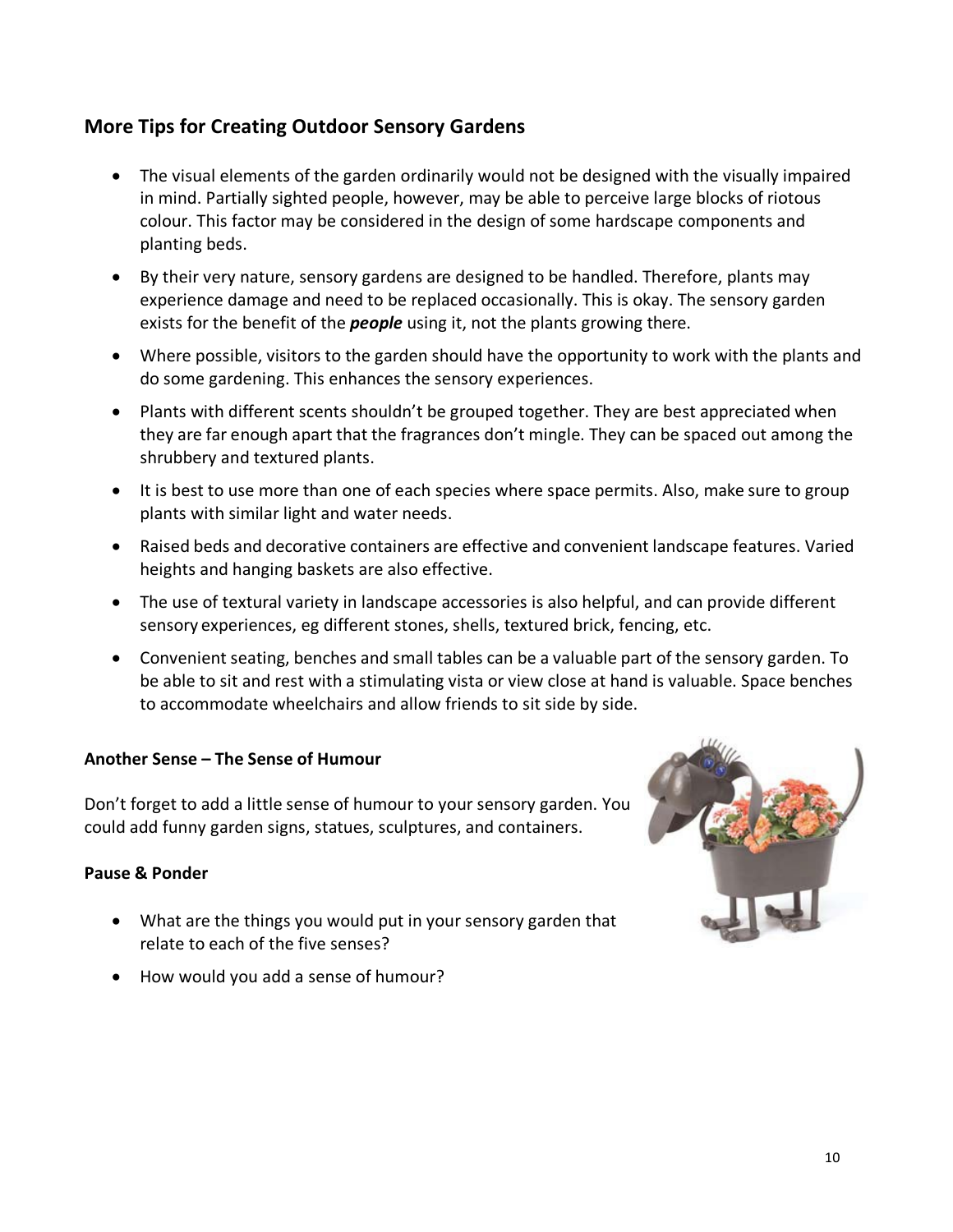# **Keeping Sensory Gardens Simple**

A sensory garden can be as simple as …

- A group of flowerpots filled with herbs and arranged on some decking or by the porch.
- A window box or a tub on a patio, filled with a tomato plant and at the right level so a visitor can reach it.
- A hanging basket, hung inside or outside. On a simply pulley, it can be lowered into the lap of a person in a wheelchair. The basket can be planted with quick-growing seeds and bulbs, or it can be instantly transformed with ready-grown plants of many colours, smells, and textures.
- A pot of soil and a single seed.

*Nancy has very limited movements, but she likes to point her finger. It gives her great pleasure to poke her finger into a pot of moist soil and then watch a plump seed drop in the hole. Nancy is a valued member of the gardening club at her care home, using her greatest skill – 'one-finger planting'.*

## **Indoor Sensory Gardens**

Sometimes gardening outdoors presents greater challenges than the staff or the residents are prepared to handle. Weather extremes, insect stings and bites, dehydration, allergies, injury risks, seasonal limitations, and many other factors can all be problems. An indoor sensory garden can be the answer.

A conservatory, atrium, entrance hall, or even a windowsill can be a great location for a year-round indoor sensory garden. A tabletop water fountain, a planter filled with herbs, a pot of seasonal tulips, and a branch of autumn leaves can all be part of an indoor sensory garden. You can then add some comfortable seating and a recording of nature sounds or bird sounds to add to the atmosphere.

## **Portable Indoor Sensory Gardens**

A sensory garden can be as simple as a trolley filled with colourful plants. Sensory garden trolleys can easily accommodate a wide variety of herbs, flowers, textures, and colours in a relatively small space.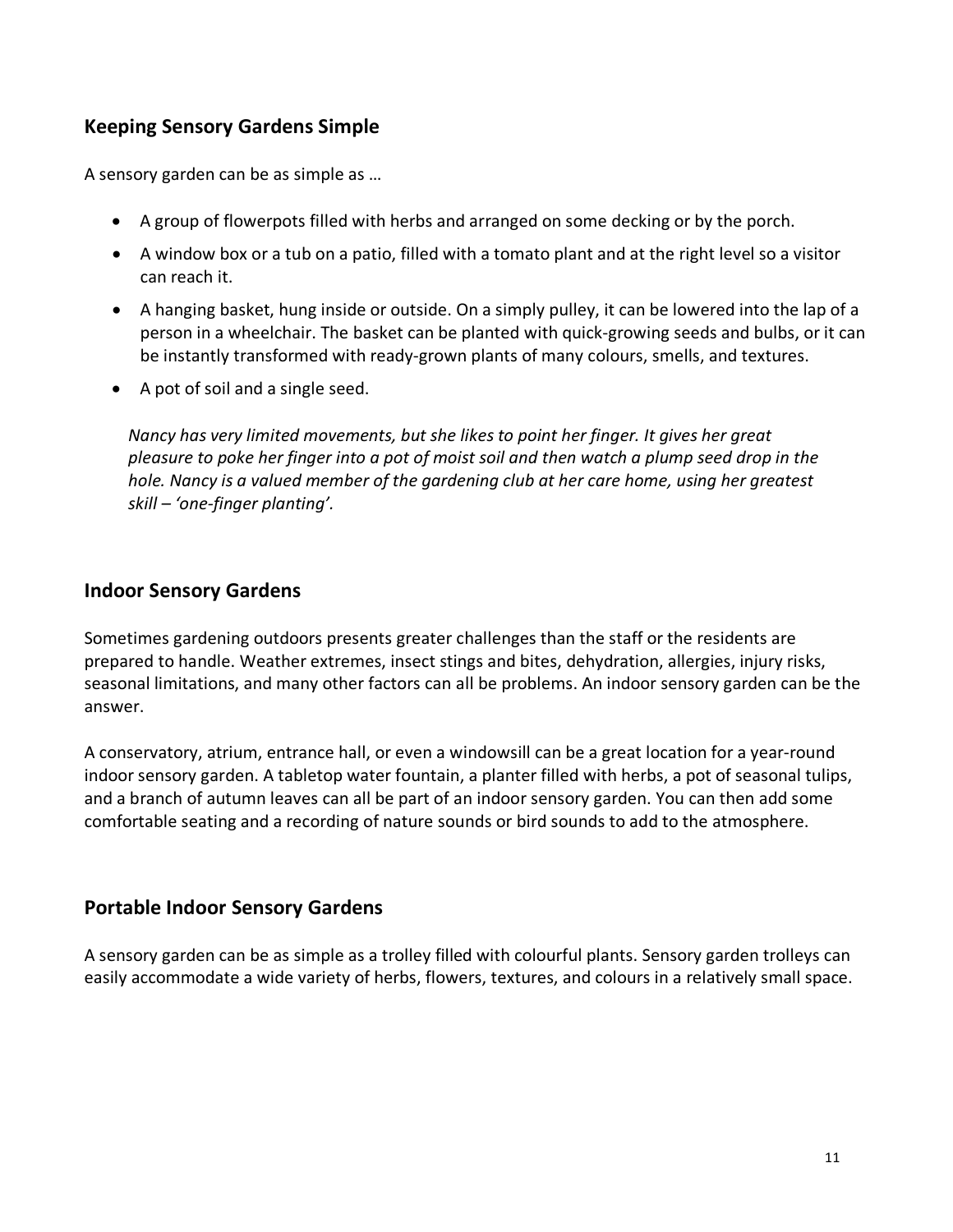*In one care home, a couple of residents from the Gardening Club set up their own 'Visiting Garden' on a trolley. Their goal was to plant and care for this sensory garden themselves, and take it from room to room to visit the less mobile residents. "It'll give them something to talk about besides their aches and pains," they said.*

*The Visiting Garden became the high point of the day for many of the bedbound and less mobile individuals, some of whom had never done any gardening before. When it wasn't traveling from room to room, the trolley was parked in the hallway where people were encouraged to 'scratch and sniff' as they passed.*

## **Things you might include on your sensory garden trolley:**



- A variety of houseplants with different textures and colours
- Blooming plants, eg African violets, small geraniums, blooming bulbs
- Containers of fresh flowers
- Twigs and leaves
- Baskets of fresh fruits, vegetables, berries, and nuts
- A wind chime dangling from a canopy or handle
- Gardening hand tools
- Gardening gloves
- Watering can
- Packets of seeds

## **Quick Summary**

- A sensory garden does not have to be an outdoor garden. You can have an indoor sensory garden in a conservatory, entrance hall, or even on a windowsill.
- A sensory garden can be as simple as a few flowerpots, a hanging basket, or a single pot and some seeds.
- A sensory garden can also be on wheels a sensory garden trolley.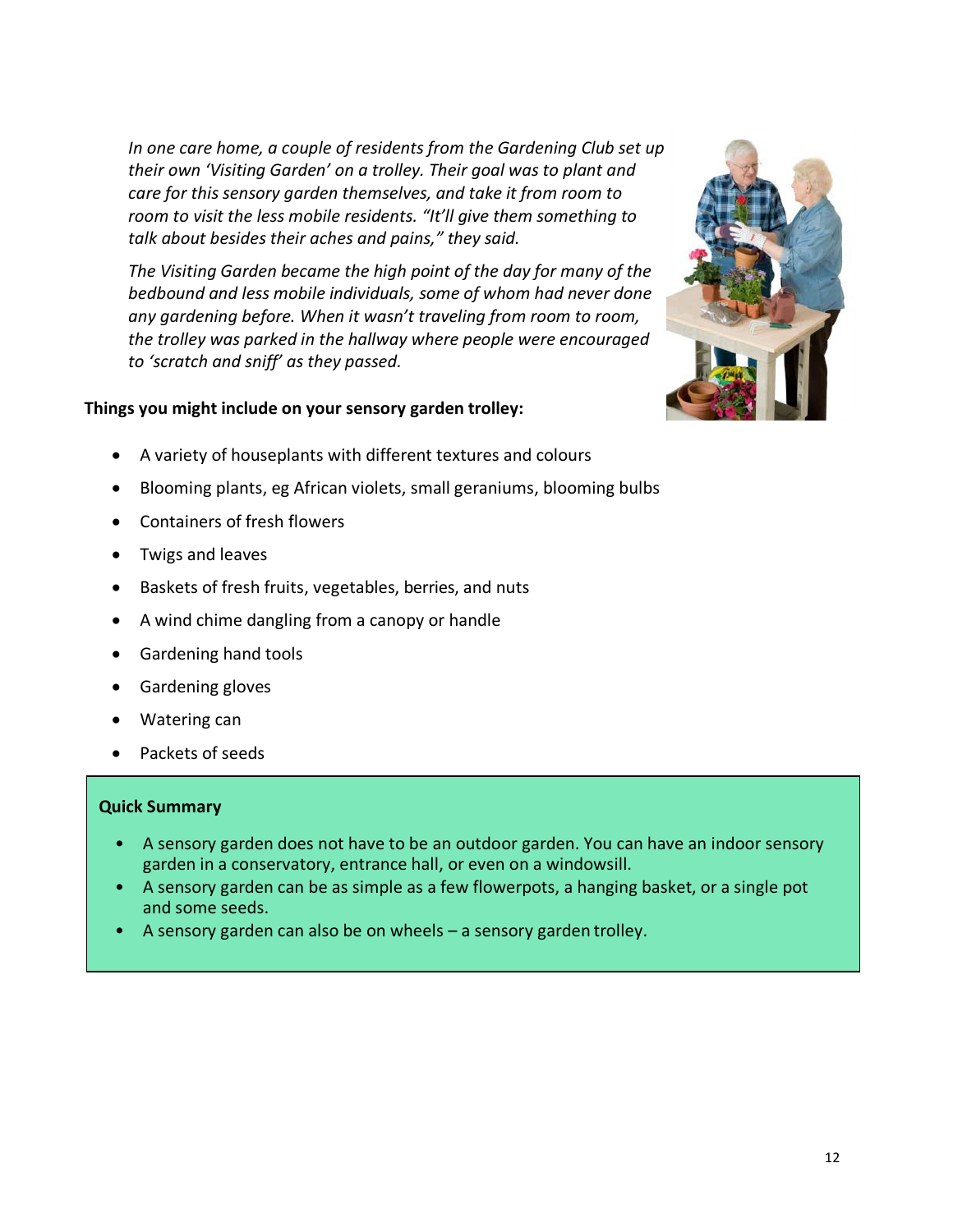# **Horticultural Therapy – Sensory Circle**

## **Some Background**

Sensory stimulation can be a valuable part of an overall activity programme and is a key part of a horticultural therapy programme. This sensory stimulation can be provided in two forms:

Multi-sensory stimulation (MSS) presents the individual or group with a 'bouquet' of stimuli, such as a vase of flowers with various forms, scents, colours, and textures. You can also add music, poetry, pictures, photographs and conversation to supplement the plant materials. Different stimuli may trigger a response in different individuals.



Sequential sensory stimulation (SSS) is usually more appropriate for Alzheimer's and dementia patients. In this case, the goal is to present one stimulus at a time, adding others as you go. For example, a red geranium provides visual impact, and then the nose can take over, followed by the touch of a leaf or flower on the cheek (often far more sensitive than the fingers in the elderly).

## **What is a Sensory Circle?**

Not all horticultural activities involve planting or caring for plants. A sensory circle is a no-dirt approach to presenting horticultural therapy where plant-related items (often based on a theme) are used for stimulation and to evoke memories.

You can use the sensory circle approach with individuals who are unable to do actual planting projects or who cannot care for a plant. The approach is very effective with people suffering from Alzheimer's. You can also use it when there is simply no space for ongoing gardening projects. Therefore, the sensory circle approach can be used with *any* group, impaired or not.

# **What Do You Need for a Sensory Circle?**

The materials in a sensory circle will change with the season, geography, resources, and the residents' needs and limitations. Try to have some variation on the following for each session:

- 1. Colour from a familiar plant, such as a red geranium, a rose, daisy or poinsettia. A familiar plant will get the conversation going.
- 2. An aromatic plant or flower.
- 3. A fruit, tuber, seed, or nut that can be a springboard for discussion apples, blackberries, pine cones, acorns, walnuts, peanuts, etc.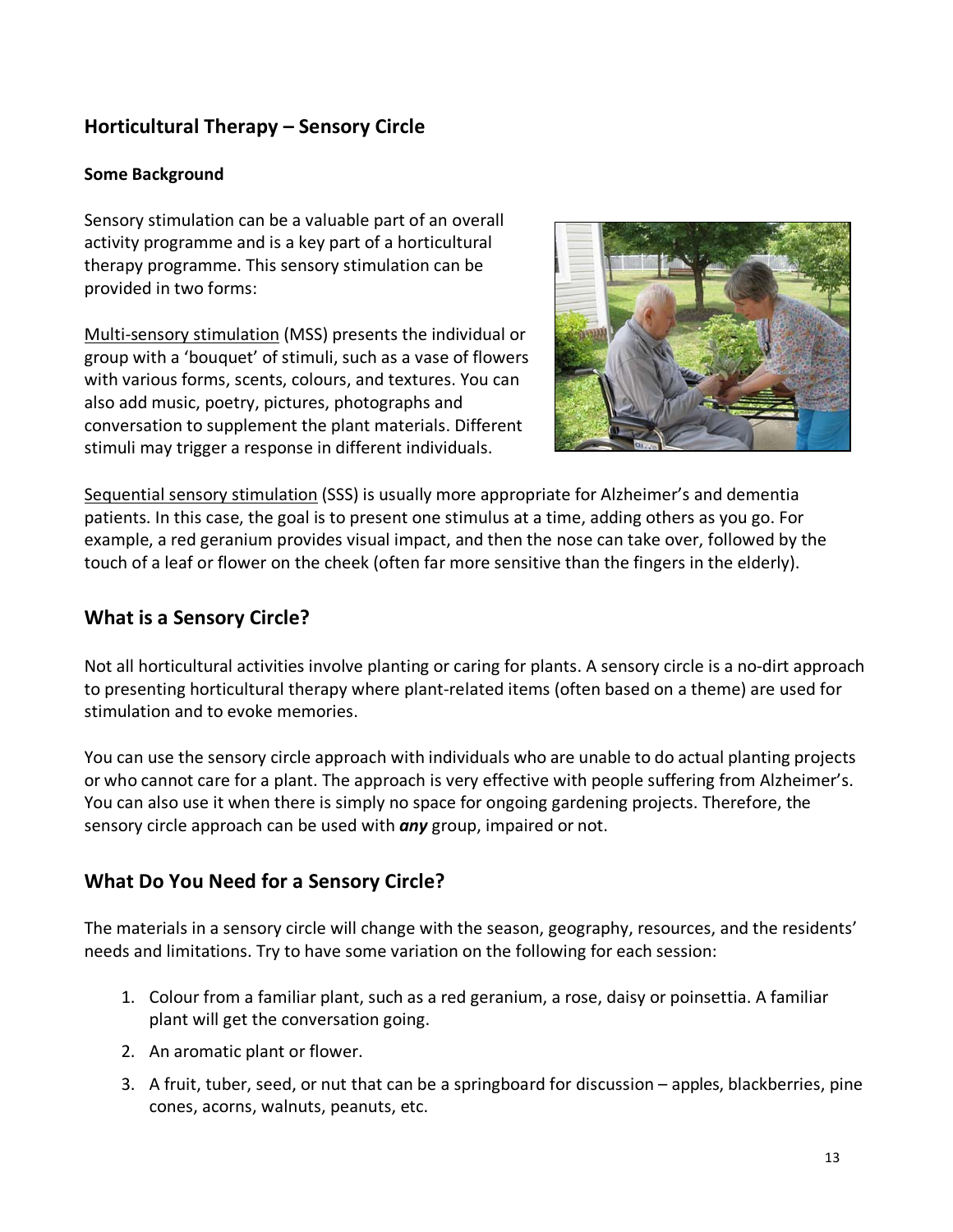- 4. Tactile stimulation in the form of the fruit or succulent foliage like the jade plant, or the velvet texture of lamb's ears.
- 5. An exotic plant or plant-related materials that are uncommon, unfamiliar, and possibly just downright weird! The presentation of something new provides a learning experience, mental stimulation, and a topic of conversation.
- 6. Something humorous or whimsical like afunny container or plant pet. Have you ever planted something in a shoe?
- 7. Something to taste that relates to at least one of the items showcased. For example, you could serve pineapple juice with a pineapple project.



Often one item will satisfy more than one of the above categories.

The experience is most successful when the items are related in some way. For example, for a ginger project, you might bring in a ginger plant, ginger root, ground ginger, gingerbread man, gingerbread house, etc.

You can use far more than plants and botanical materials. The possibilities are limitless. You can incorporate music, artwork, photos, humour, trivia, opinion polls and stories to provide increased sensory stimulation and involvement.

# **How to Present a Sensory Circle**

Each item is passed around the group, allowing plenty of time for individual responses and social interaction. You would usually progress from the most common and universally familiar to the more exotic, but this can change depending on your group.

Try to spread out the materials, one at a time, on a white or pale blue background for the most effective colour contrast. Whether you use MMS or SSS will depend on who is in your group.

There is no definitive number of materials you should use, as it is important to give the residents time to respond as fully as they wish. Sometimes you may get stuck on just one item. This is okay. Times like this can be the most fun and most productive of sessions, when the residents begin to engage, socialise, and laugh.

## **What to do during the activity**

• Discuss the colour of the plant. You could play 'name that colour' with a flower that has an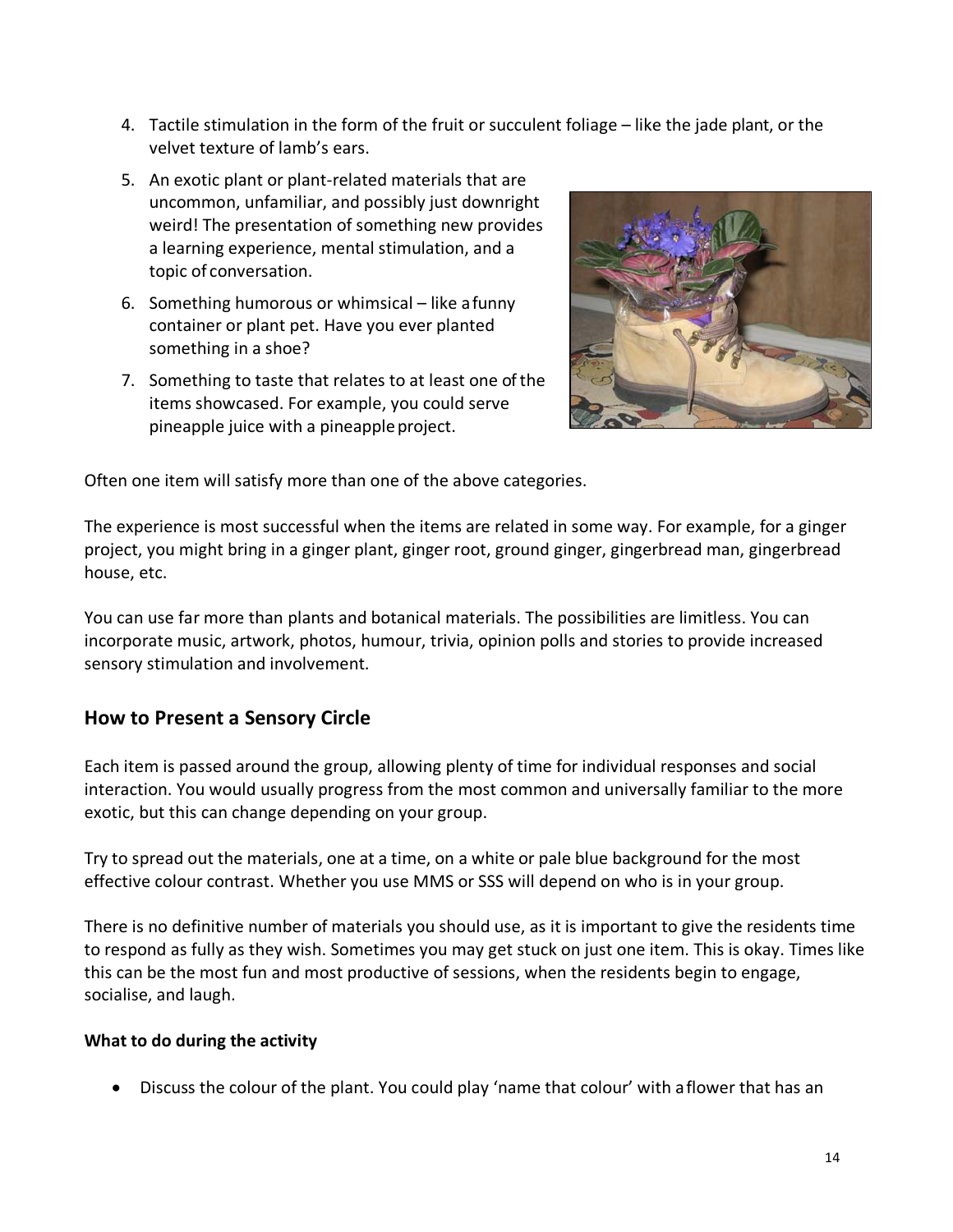unusual colouring or shade.

*Gladys hadn't spoken for three months after her stroke. She was depressed and reluctant to engage in the therapies that would put her on the road to recovery. When the horticultural therapist held a red geranium before her, she smiled and reached out to touch it.*

*When he asked her what colour geraniums she liked best, she paused for a long moment. Then she hesitantly answered, "Red." She took part in the potting of some geranium cuttings and became an increasingly active member of the Gardening Club. The connection with the plant was her incentive, and she progressed rapidly after that.*

- Encourage people to feel and smell each item. "Does it feel soft or hard?" "Does the smell remind you of anything?" "If you closed your eyes, would you be able to tell what it is?"
- Encourage people to share stories and memories.
- Share some trivia and information about the plant or plantrelated items.
- Share a snack or drink.

## **Tips for the sensory circle**

- The sensory circle approach works best with a small group.
- Don't try to cover too much material. This can cause confusion and may be too much of a challenge for some.
- Keep it short. Aim for 30–45 minutes.
- Consider safety. If a person cannot swallow, don't serve them apple slices. Always check with care staff before serving anything.
- Engage the participants in the activities as much as possible.
- Go with the flow and just adapt the session if it goes in a completely different direction to what was planned.
- Remember it is about the people, not the plants.
- Don't forget to add a little humour.

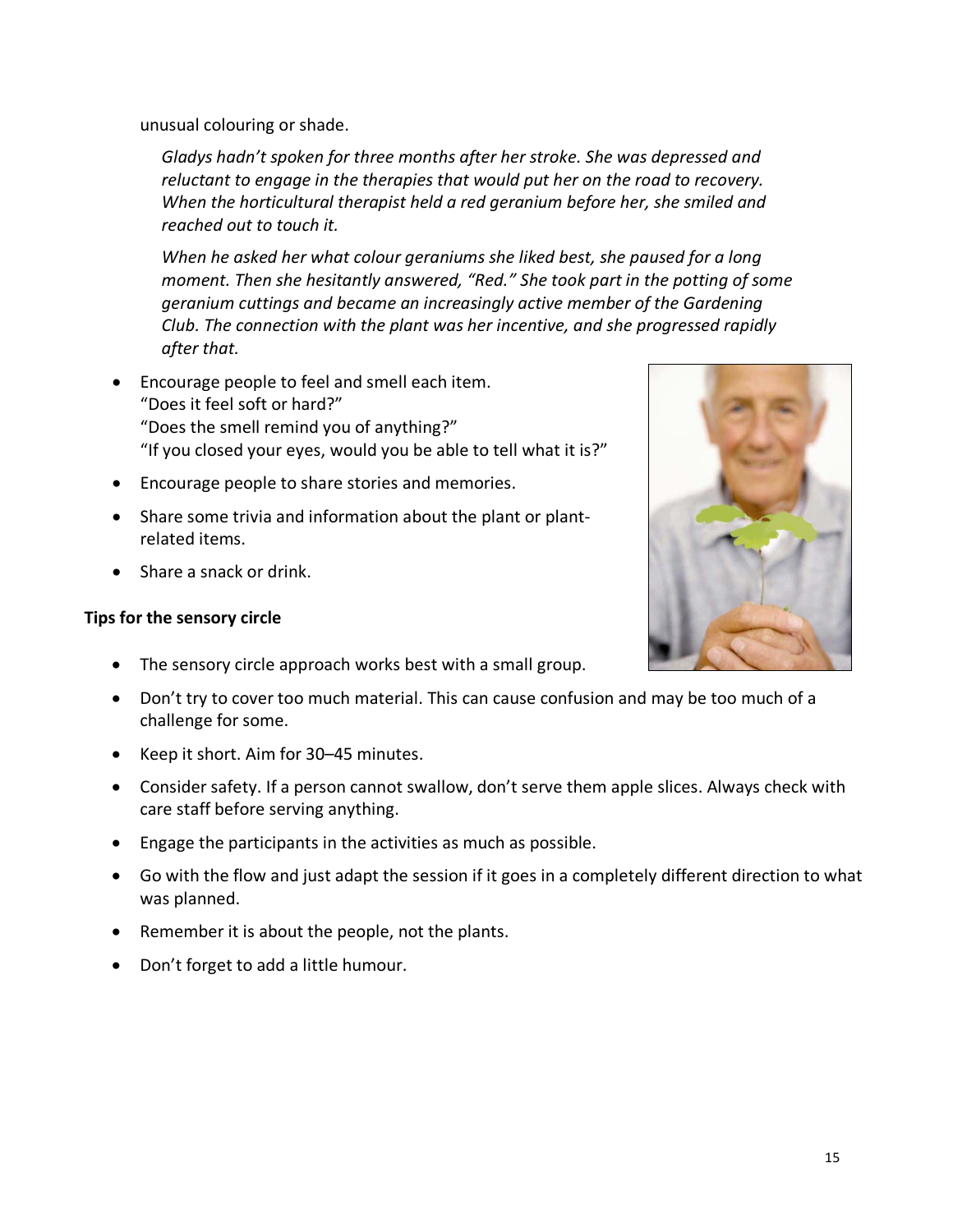## **Quick Summary**

- The sensory circle approach is used with people who can't participate in traditional gardening activities, such as planting and plant care. It is often used with people with Alzheimer's.
- It can also be used in homes and centres where there is no space for a traditional gardening activity, or with people who are not impaired.
- Items are selected for a sensory circle for their colour, aroma, feel and taste.
- Unusual or exotic plants or items can add a learning element to a sensory circle.
- Don't forget to add a little humour.

## **Pause & Ponder**

- What do MMS and SSS stand for?
- What is the difference between the two approaches?

# **Final Thought**

To stroll through a garden is to soothe the troubled soul, lose the accumulated stress of daily life, exercise the body, and stimulate the mind. Without us having to do any scientific research or complicated experiments, we can understand why it works. Just think about the way walking outside refreshes you, or how seeing nature bloom into spring lifts your spirits. Gardens can improve many people's lives. Indeed, even if it is only to help relax and unwind, they can improve *any* person's life.

> *"A garden makes all our senses swim with pleasure."* William Lawson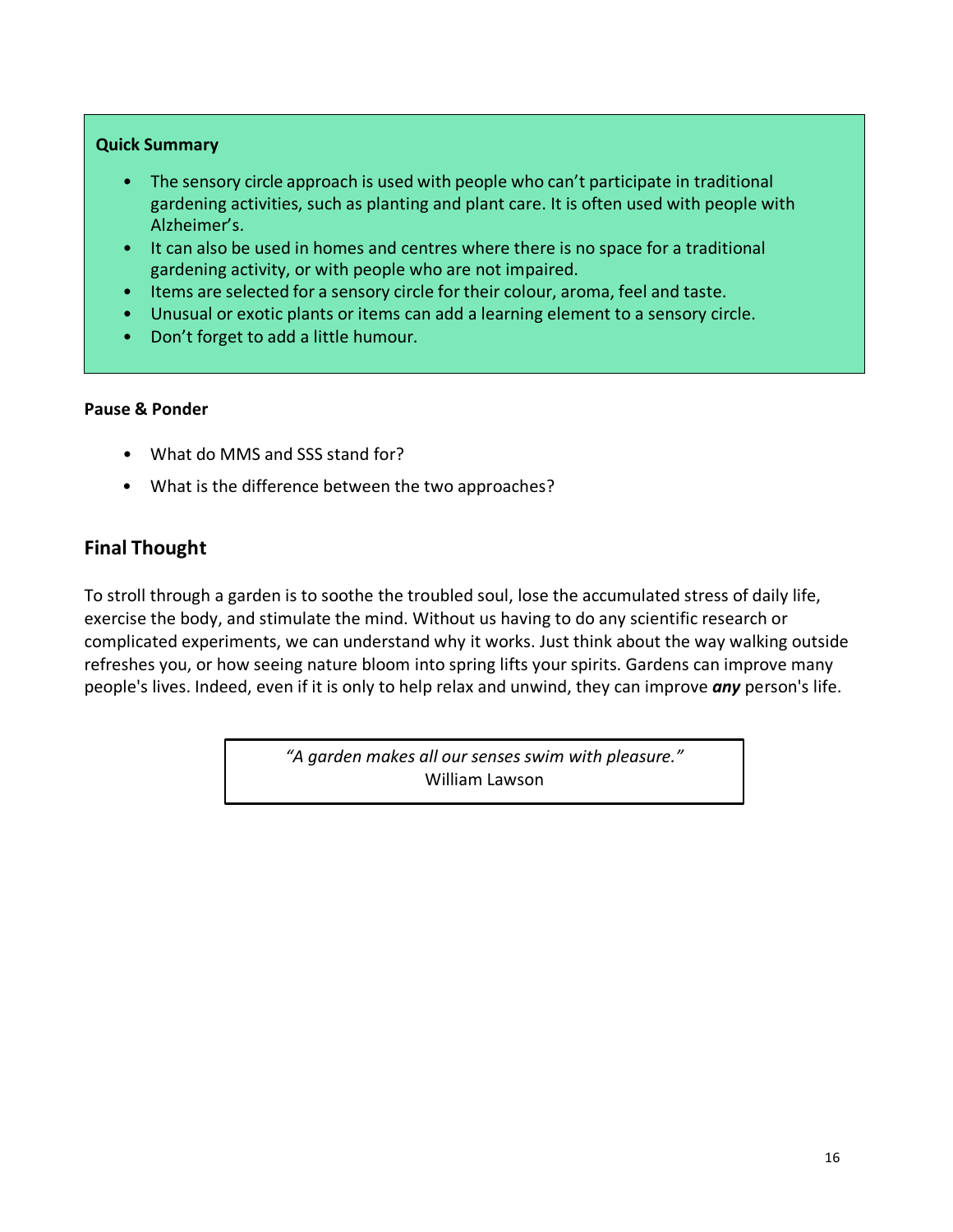# **Additional Resources**

• **Thrive** – a charity 'using gardening to change lives'. They provide advice and guidance on using gardening for health and well-being, especially aimed at those living with disabilities or ill health, or those who are isolated, disadvantaged or vulnerable. They have various online resources, a free online 'Gardening Club' and offer training courses on social and therapeutic horticulture (STH).

https://www.thrive.org.uk

- Dementia-friendly **gardening worksheets** from Thrive. http://dementiagarden.org.uk/resources/project-resources/
- **RHS information** about potentially harmful garden plants. *(See Plant Safety section on next page.)* https://www.rhs.org.uk/advice/profile?pid=524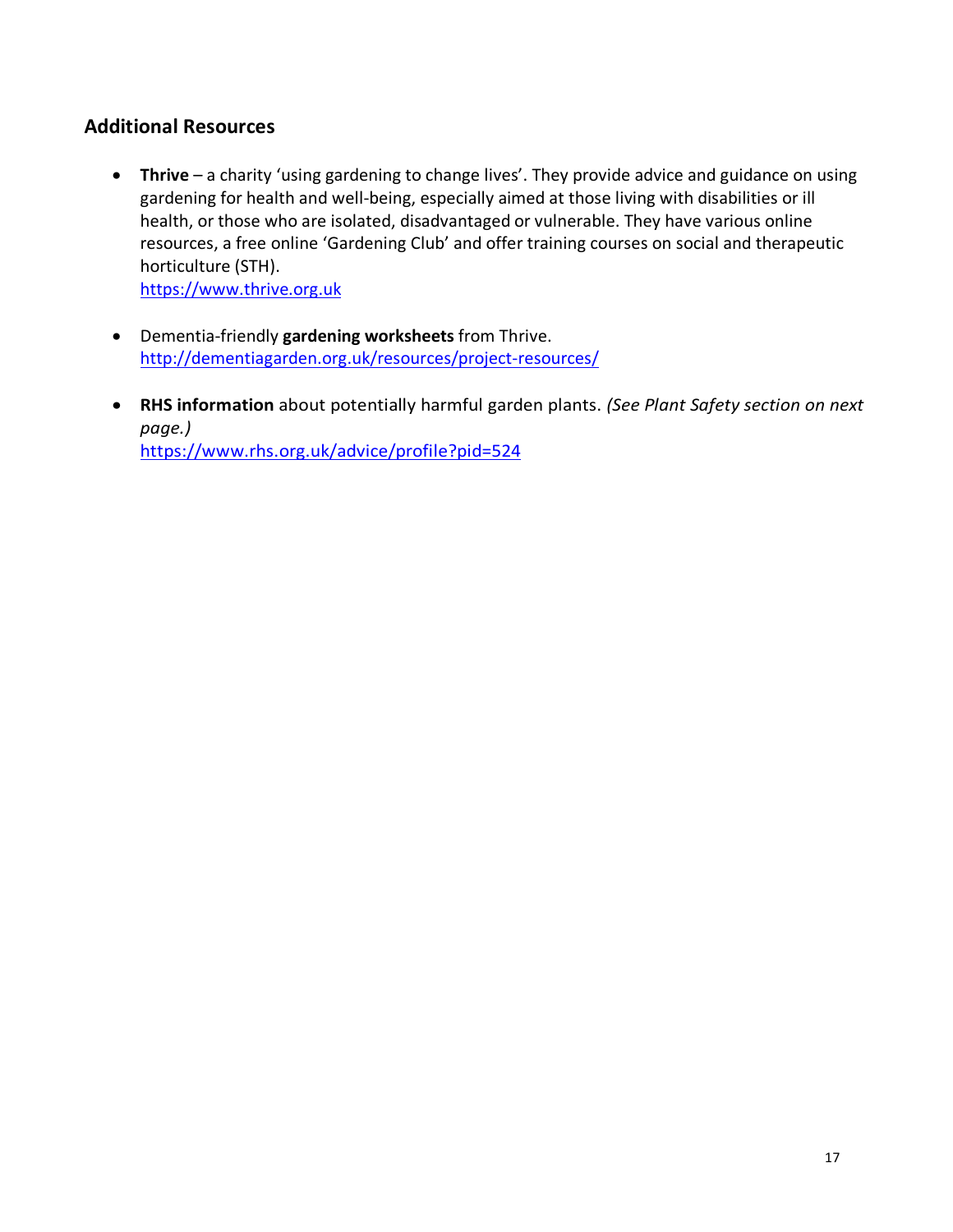# **Plant Safety**

While it is true that some plants, or at least some parts of plants, are toxic, most don't pose a threat. The actual number of people who adversely react to plants that are considered dangerous is very small. Fatalities are extremely rare and usually connected with other health problems. That being said, it is important to have an awareness of plant safety so that you can avoid, or at least be on alert to, anything that is likely to pose a threat.

Some plants can cause a skin reaction, such as inflammation, rash, or itching. Others can cause an allergic reaction for some people and not for others. As far as poisoning from plants goes, the risk is far greater from the cleaning products commonly found in every home.

Having said that, people on medication, those suffering from illness or disease, or children and senior citizens may react differently to a healthy adult. Some supposedly 'safe' plants can cause an allergic reaction or react with medications, so take care and observe closely until you are certain that there are no problems.

Only plants that are known to be edible should be consumed, and even then, only in limited quantities until you are certain that there isn't going to be any reaction. Never eat any flowers or leaves that have been sprayed with fertilisers or pesticides. If you aren't certain, please don't take the risk.

## *Warning! No matter how safe the plant is, the use of pesticides and many of the commonly available plant foods can render the garden dangerous.*

There are various ways that a plant can be a threat to an individual:

- Some plants have thorns, spines, or sharp points that can cause puncture wounds. These wounds can then be an entry site for infection.
- Some plants, such as stinging nettles or poison ivy, can cause dermatitis, rashes, or an allergic reaction.
- Sometimes problems can come from common fruits and vegetables. Tomato and potato leaves contain solanine which is poisonous. Onions, horseradish, and even chives contain natural chemical compounds that can cause eye inflammation. Mangos and cashews are in the same plant family as poison ivy and some people react to them. Raw cashews are a problem but roasting them dissipates the harmful anacardic acid.
- Many of the plants we commonly grow can be a problem. Azaleas and mountain laurel, delphiniums and lily of the valley, philodendron and tulips all pose a threat if ingested.
- Sometimes a plant or plant part that causes a mild or insignificant reaction in a healthy adult can cause a serious problem in a child, a frail elderly person, or someone with a chronic health condition.
- There can also be the danger from a reaction with medications, chemical sensitivity, or allergy.